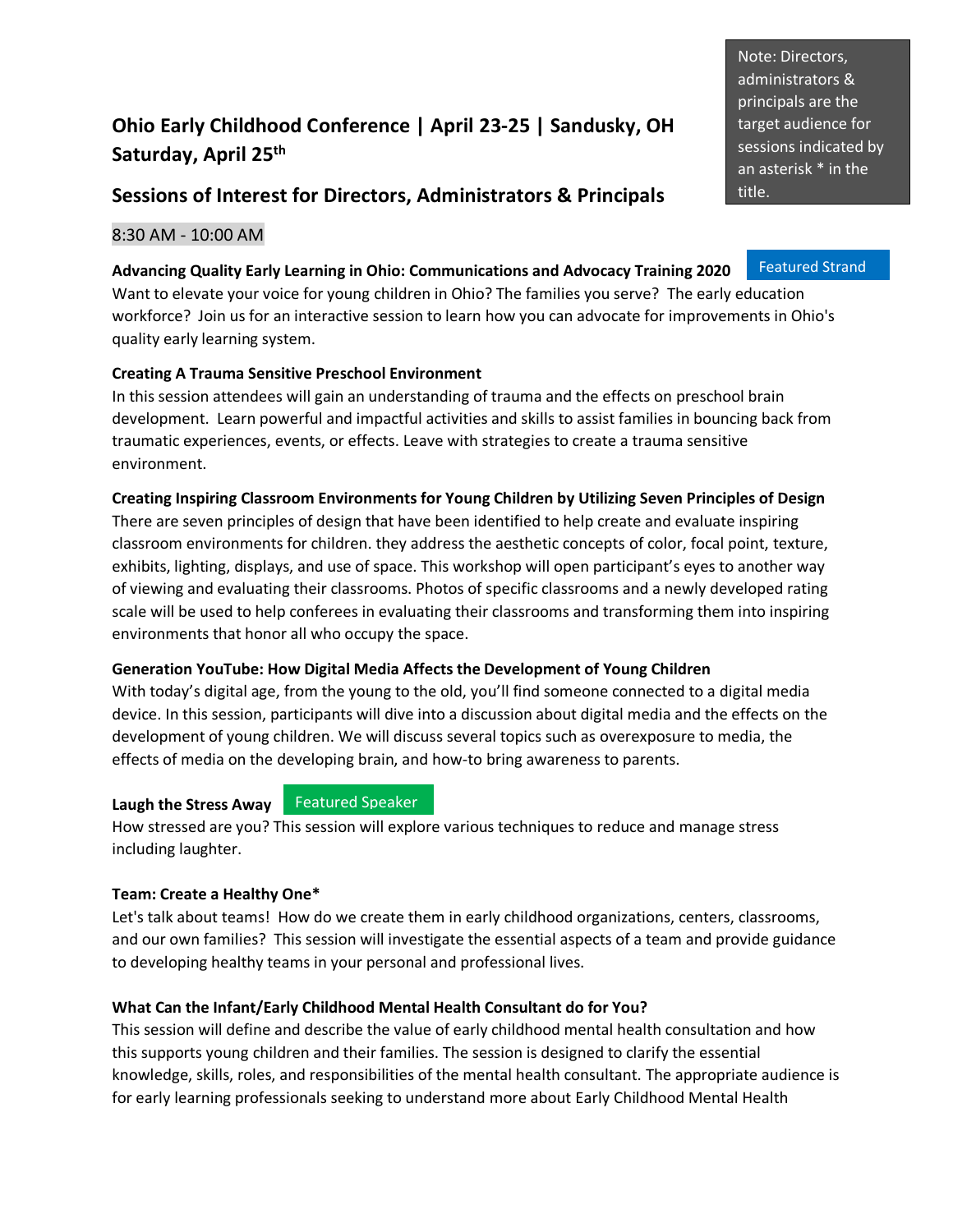Consultation. This training is not intended for those seeking the Early Childhood Mental Health Credential.

#### **Zen & the Art of Early Childhood Education**

#### Featured Speaker

Many of us think of "early childhood" as more than a stage of development or a career choice. Join Richard as he shares his story and elicits the stories of session participants. Laugh, cry and cheer as we reflect together on why we choose play, why we choose anti-bias work and why we choose to give young children meaningful learning experiences. What does it mean to place ourselves in positions of service? How do we balance our humanity and our professionalism in an ever-changing world? How are we community builders? This session will provoke your thinking, engage your emotions and nourish your spirit!

#### 10:45 AM - 11:45 AM KEYNOTE

#### **The Power of Optimism**

Optimism matters. An optimistic disposition enables us—through every day and extraordinary struggles—to look for the goodness in ourselves, in others, and in the world around us. For educators working with our most valuable resource, children and youth, optimism is a critical tool and a pathway to healing. This inspiring keynote helps educators discover the power of optimism to create safe, joyful, engaging environments where kids can grow, heal and learn. Using research, humor and personal stories from the Playmakers 25+ years of work with kids and their caregivers worldwide, Steve shares how optimistic individuals can bring out the best in all they serve.

#### 1:00 PM - 2:30 PM

#### **Bouncing Back: How Resilient Are You?**

In this interactive session, you will learn the meaning of resilience, calculate your own resiliency score and understand why self-awareness is vital to your role as an early childhood educator! You will also explore five ways to nurture your resilience to improve yourself personally and professionally.

### **Family Engagement: A Five Protective Factor Approach\***

The Strengthening Families framework is a research-informed approach to increase family strengths, enhance child development, and reduce the likelihood of child abuse and neglect. This session explores the protective factors of the framework and how to implement them in an early childhood program. We know family engagement is important but how do we do it? Participants will discover how to build meaningful family engagement and how to ensure each family event aligns to the five protective factors from the framework.

#### **Looking through the Eyes of Boys**

### Featured Speaker

"What about those boys?" rings out around the country. Many early childhood educators and parents are asking these questions and more. This session will increase your awareness of boys, how they learn, and how to educate them based on brain science research. Discover how to create the ultimate environment that supports boy's needs.

#### **Mindset Matters: How Mindset Impacts Our Work in Early Education**

This session will provide an overview of a fixed verses growth mindset and how our mindsets affect our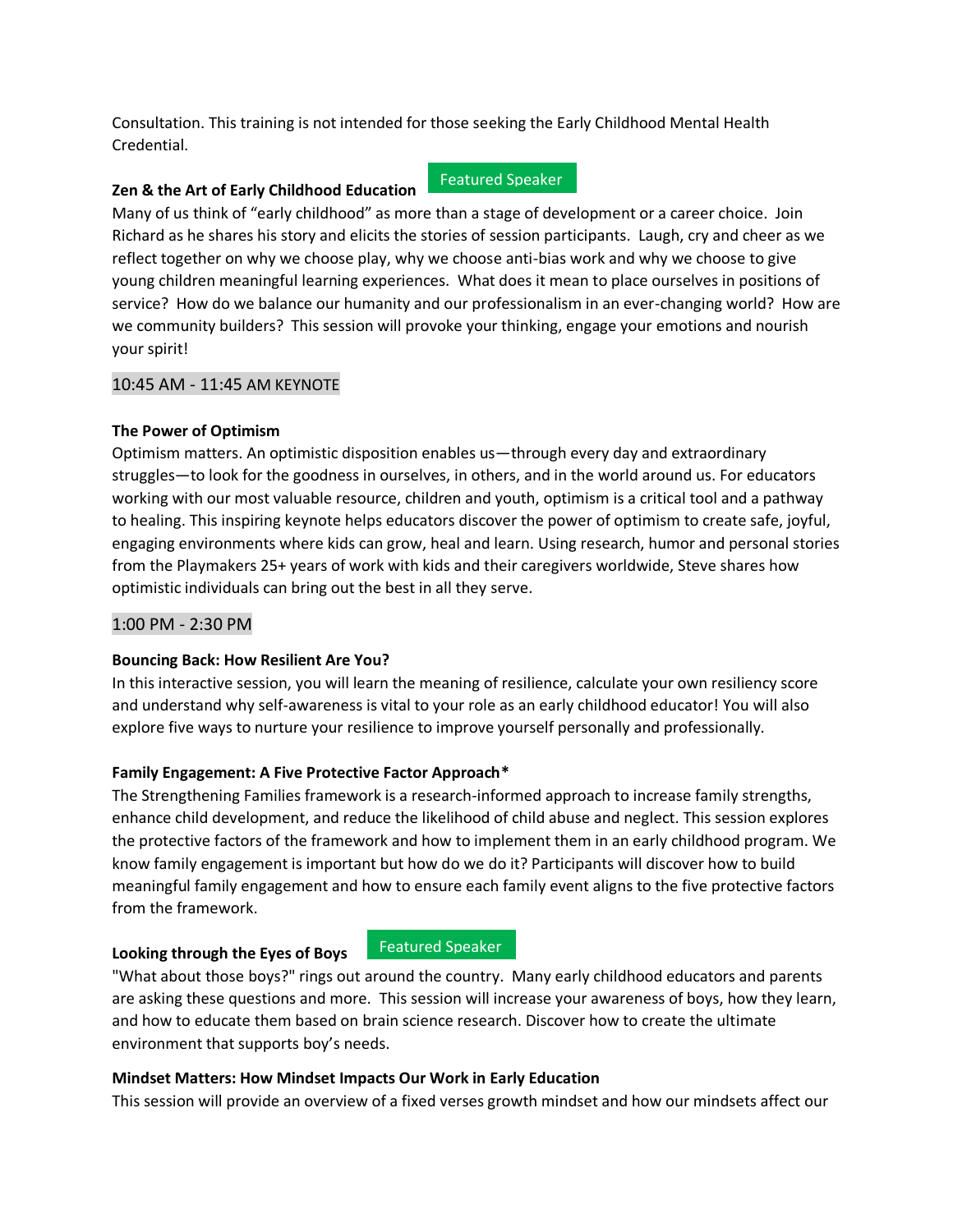work with children and families in early education. Participants will identify characteristics of their own mindsets, identify the differences between mindsets and learn new strategies for using a growth mindset in the early childhood program.

#### **Retaining Staff through Quality Improvement (NAEYC Accreditation)\*** Featured Speaker

Learn how placing more emphasis on developing and supporting staff through quality improvement leads to increased staff morale, greater retention and an overall more positive, energetic work atmosphere. In this session, you will examine the characteristics, competencies and the types of professional development opportunities that should be included in your Program Professional Development Plan.

### 3:00 PM -4:30 PM

## **Bouncing Back: How do you Build Resilience?**

In this session, participants will learn why building resiliency in children is vital to their success! We will examine the 7 C's of Resilience (competence, confidence, connection, character, contribution, coping and control) and how to build intentional resiliency activities into your daily routines to positively impact children in your classroom. We will also discuss several read aloud books that promote resilience.

#### **Early Childhood Professionals: Heroes of Our Time**  Featured Speaker

This powerful, fun, thought-provoking session includes music, opportunities for reflection, interactive discussions about the stresses and triumphs of the early childhood educator. Be ready for singing, poetry and (believe it or not) dancing in the aisles! Attendees leave cheering, energized and filled with honor for the unique contribution they are to society.

## **Faster Than a Speeding Bullet: Supporting Superhero Play**

What superhero character did you play as a child? This presentation will discuss why children need to play superhero characters and the benefits of superhero play. Take back positive strategies to support children attaining POWER.

## **If Only I Could Work for a Mouse!\***

Have you ever wanted to work at the "happiest place on Earth"? Do you wish that your employees could come to work with a smile on their face every day and truly enjoy the work they do daily? Find out how to use the Lessons from a Mouse and what happened within our school community when we implemented the ten lessons learned. Pump up the fun, support each other, and in doing so, support children and families!

### **The Elephant in the Room: Trauma in the Workplace\***

Whether from tragic life events, trying to survive on a next-to-nothing salary, or compassion fatigue many early childhood educators are silently suffering from trauma. It doesn't have to be this way! This session equips participants with the tools to identify trauma in adults and create "trauma-informed workplaces", resulting in lower staff turnover and greater job satisfaction.

## **What's Love got to do with Teaching Early Childhood?**

In this session we will answer the question "what's love got to do with teaching early childhood?" by

Featured Speaker